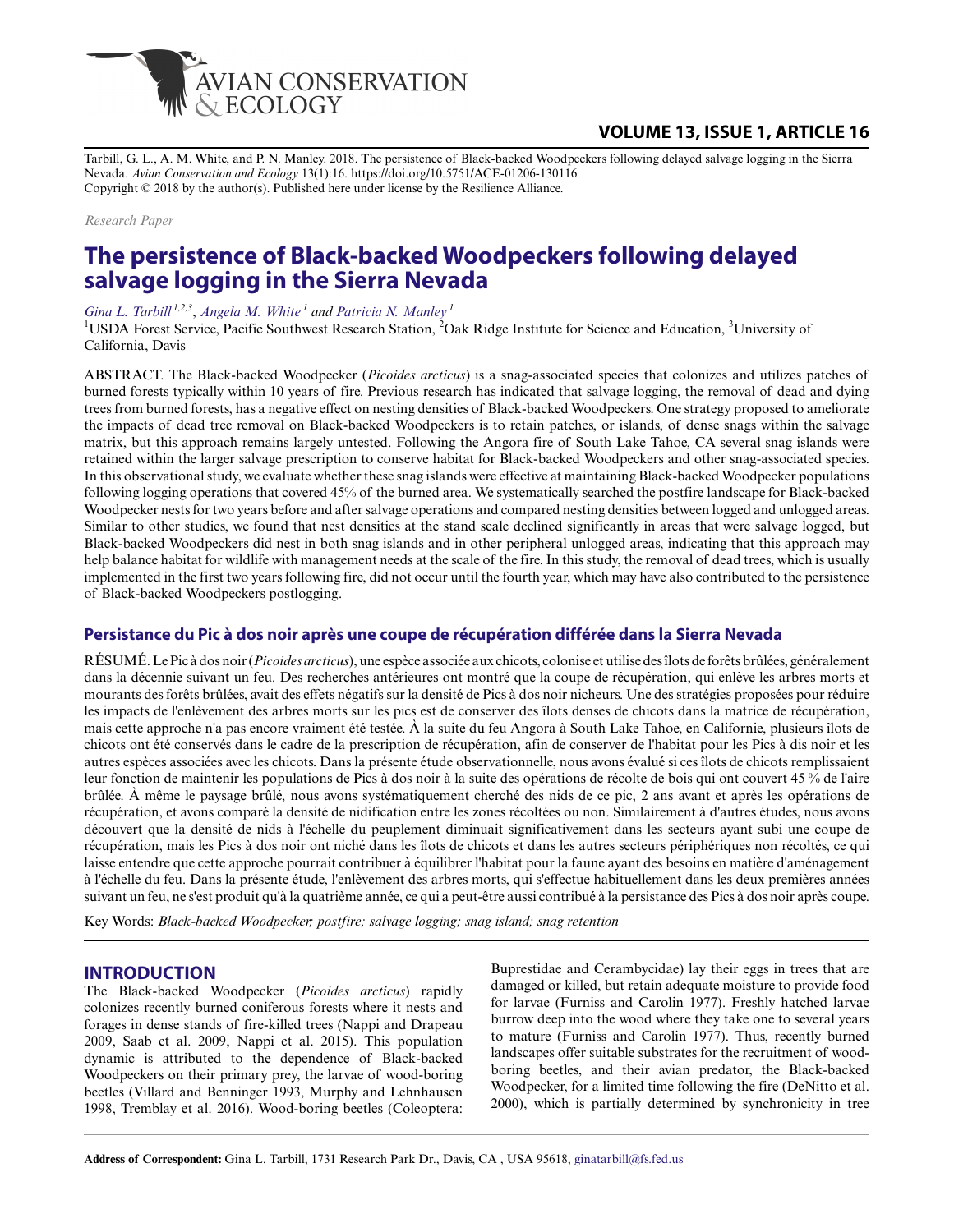mortality. In stand-replacing fires typical of the boreal forests, tree mortality tends to occur in a pulse, with an abundance of resources available to wood-boring beetles in the first years after fire only. In these regions, populations of Black-backed Woodpecker tend to peak in the first year after fire and then drop to near zero within the next two years (Nappi and Drapeau 2009). In contrast, midelevation forests of the Sierra Nevada, frequent fires historically burned at low to moderate severity with some high severity effects (Beaty and Taylor 2008, Collins and Stephens 2010) created by local fuel conditions (Coppoletta et al. 2015), climate (Taylor and Beaty 2005, Westerling et al. 2006), and topography (Beaty and Taylor 2002). This heterogeneity results in tree mortality patterns that vary spatially and temporally, with snags continuously gained and lost through mortality and attrition (Russell et al. 2006). Black-backed Woodpeckers of western coniferous forests occupy burned areas up to 10 years postfire, generally achieving their highest density in years four to five (Saab et al. 2007), followed by a slow decline over the subsequent five years (Saab et al. 2007, Saracco et al. 2011).

However, following Euro-American settlement efficient firesuppression practices reduced the area of forest that burned annually in mixed conifer forest (North et al. 2012), reducing habitat availability for Black-backed Woodpeckers. This was likely exacerbated by salvage logging, the removal of dead and dying trees from a disturbed landscape. Because of the economic and social value of timber, salvage logging has been in practice in the U.S. since at least the early 1900s, when it was recommended that burned areas be clear cut immediately following fire (Buttrick 1912). Historically, snags were considered wasteful, and therefore removed from both burned and green forests until the late 1960s, when the value of snags for wildlife was demonstrated (McClelland and Frissell 1975, Bull and Meslow 1977, Raphael and White 1978). This led to the establishment of "snagretention" policies that called for leaving some snags on postfire landscapes to provide habitat for wildlife. The level of snag retention varied widely, from leaving only "unmerchantable" snags (< 8 cm at diameter at breast height [dbh]; Purdon et al. 2002), to leaving anywhere from five snags per ha (Eklund et al. 2009) to 100 snags per ha near stream environment zones to protect water quality (U.S. Forest Service 2010*a*). Most current salvage prescriptions in the western United States retain 8 to 15 of the largest snags per hectare and are largely based on optimal snag densities estimated for wildlife in green forests (Thomas 1979, Bull et al. 1997). These snag densities may be too low to fully support the suite of wildlife species that exploit postfire habitat, including the Black-backed Woodpecker (Nappi et al. 2004, Nappi and Drapeau 2011, White et al. 2015). Currently, salvage logging is typically implemented in the first three years after fire to reduce threats to public safety and optimize the quality of the wood for timber and associated market value (Richmond and Lejune 1945, Sessions et al. 2004). Thus, most logging occurs during early woodpecker colonization (Murphy and Lehnhausen 1998, Sarraco et al. 2011).

Complicating the issue, the removal of dead and dying trees is considered by some to be necessary to meet reforestation objectives. Fire suppression, logging, mining, grazing, and climate have interacted to affect the fire regime in the Sierra Nevada. Contemporary forests tend to burn with higher flame length and rates of spread, resulting in large contiguous patches of standing dead trees (Taylor et al. 2013). This increase in the size of high severity patches has raised concerns that some salvage logging and subsequent replanting may be necessary to re-establish prefire forested conditions where seed banks are destroyed and no trees survive to serve as sources (Goforth and Minnich 2008, Collins and Roller 2013). Additionally, extensive stand-replacing fire could promote subsequent stand-replacing fire (Thompson and Spies 2010, Lydersen et al. 2017) that could lead to long-term state changes from forest to shrubland (Collins and Skinner 2014). Because fuel loads may be one of the most influential and controllable variables driving future high-severity fire (Coppoletta et al. 2015, Lydersen et al. 2017), stopping the high severity cycle may require removal of some snags. Active management of burned forests that includes salvage logging and the removal of nonmerchantable trees (postfire harvest), replanting, and shrub removal may be necessary in some areas to increase the probability that coniferous forest persists at desirable levels in postfire landscapes (Sessions et al. 2004). Thus, the retention of dead trees to support native wildlife, such as the Black-backed Woodpecker and other snag-dependent species, can present a challenge to reforestation objectives.

In many managed, burned forests, patches of snags are retained in the postfire landscape for environmental, i.e., water quality, and logistical, i.e., steep slopes and limited access, reasons. In contrast, "snag islands," i.e., patches of standing dead trees retained within the larger salvage matrix, are now included in many prescriptions of postfire landscapes, specifically to provide habitat for early-seral species. These areas provide an unutilized opportunity to investigate if these patches meet the habitat needs of Black-backed Woodpeckers and other snag-associated species, providing an effective balance between long-term forest management objectives and short- and long-term wildlife habitat needs. As high-severity fires become larger and more frequent in the west (Miller et al. 2009), the need to understand if and how the retention of snag patches can be used to meet Black-backed Woodpecker needs is increasingly important. Black-backed Woodpeckers are found in boreal and montane coniferous forests, with highest densities reported in recently burned patches. These woodpeckers are considered specialist predators of wood-boring larva on account of morphological and behavioral adaptations that enable them to extract burrowing prey more efficiently than their competitors (Tremblay et al. 2016). In recently burned forest (1–3 year-old), Black-backed woodpeckers foraged in high severity areas immediately after fire, although they preferred moderately burned snags as foraging substrate (Nappi et al. 2010). In older (6–8 year-old) burns, larger snags in dense stands were selected for foraging; burn severity was not influential (Dudley et al. 2012) and foraging occurred at the fire periphery and in green patches (Dudley and Saab 2007). Home range size estimates vary from 24 to 400 ha, with larger home ranges in older fires (Dudley and Saab 2007) and those with lower snag basal area (Tingley et al. 2014). However, concentrated foraging patches within home ranges were approximately 4 ha in size (Dudley and Saab 2007). Nest cavities are generally built in small diameter (~30 cm) sound snags in dense stands (Tremblay et al. 2016). This suggests that snag retention focused on conserving Black-backed Woodpecker habitat should include patches at least 4 ha in size, with dense stands of high to moderately burned, mixed diameter snags.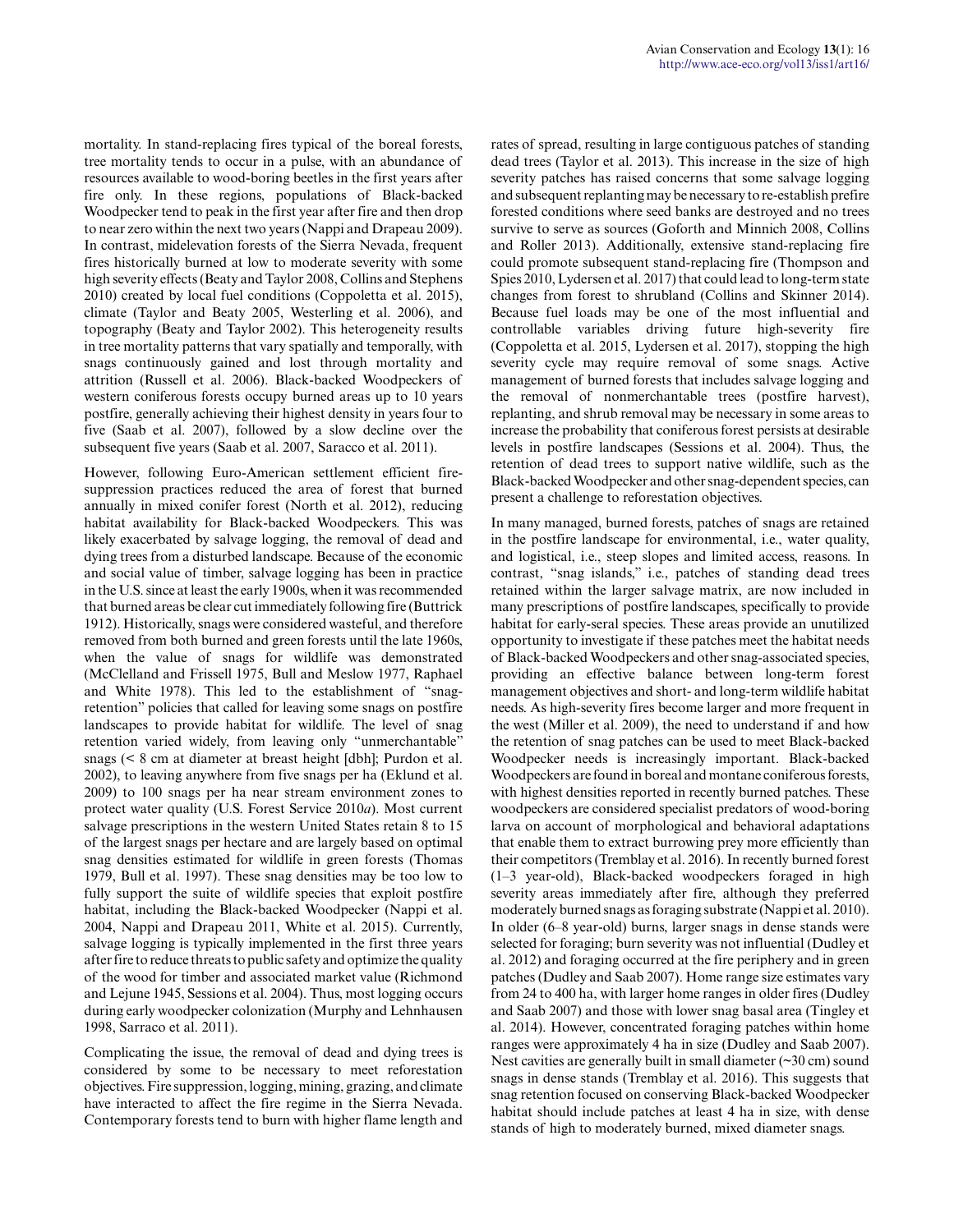

**Fig. 1**. Location of Black-backed Woodpecker (*Picoides arcticus*) nests before and after logging in the 2007 Angora fire in the Lake Tahoe basin, California.

We present an observational study of Black-backed Woodpeckers in the Angora fire that burned in South Lake Tahoe, California in 2007 in which  $\sim$  45% of the burned forest was treated by removing fire-killed and damaged trees. Postfire management of this burned area was unique in several respects. First, within the interior of the burn several snag islands were left unlogged with the objective of maintaining areas with higher snag densities suitable for complex, early-seral species. Second, some high to moderately burned areas along the periphery of the fire were also not logged because of logistical constraints. Third, because of public concerns related to the loss of wildlife habitat, salvage logging operations were not implemented until 2011, four years after the fire. The initial plan to log this fire was complicated by litigation, and the prescription was altered several times, making a robust balanced, experimental design difficult. However, we took advantage of this unusual prescription to observe how snag islands and other unsalvageable areas are used for nesting by Black-backed Woodpeckers. We asked how management of the Angora fire influenced Black-backed Woodpeckers at three different scales: the fire scale, the stand scale, and the nest scale by comparing use of these areas two years prior to and two years following salvage logging.

## **METHODS**

#### **Study area**

We searched for Black-backed Woodpecker nests in the Angora fire that burned approximately 1254 ha of montane coniferous forest (~1900 m to 2300 m above sea level) in June and July 2007. The Angora fire occurred on the southwest shore of Lake Tahoe (38.91°N, 120.04°W), approximately 140 km east of Sacramento, California in an area with a high degree of intermixed private and public land adjacent to large expanses of undeveloped public land. Fire severity was classified based on satellite-derived measures of relative-differenced normalized burn ratio (RdNBR) calibrated to canopy cover mortality (hereafter, burn severity; Miller et al. 2009). Although burn severity was primarily moderate (25–75% tree mortality) and high severity ( $\geq$ 75% tree mortality), it did vary around the perimeter of the fire footprint, resulting in a range of postfire habitat conditions (Fig. 1). Prefire forests were dominated by mature Jeffrey pine (*Pinus jeffreyii*) and white fir (*Abies concolor*) with red fir (*A. magnifica*) found at the highest elevations and incense cedar (*Calocedrus decurrens*), sugar pine (*P. lambertiana*), and lodgepole pine (*P. contorta*) found at the lower elevations (Safford et al. 2009). Historic fire return intervals for mixed conifer forest of the Sierra Nevada are estimated at 5– 25 years (McKelvey et al. 1996), but fire has been excluded from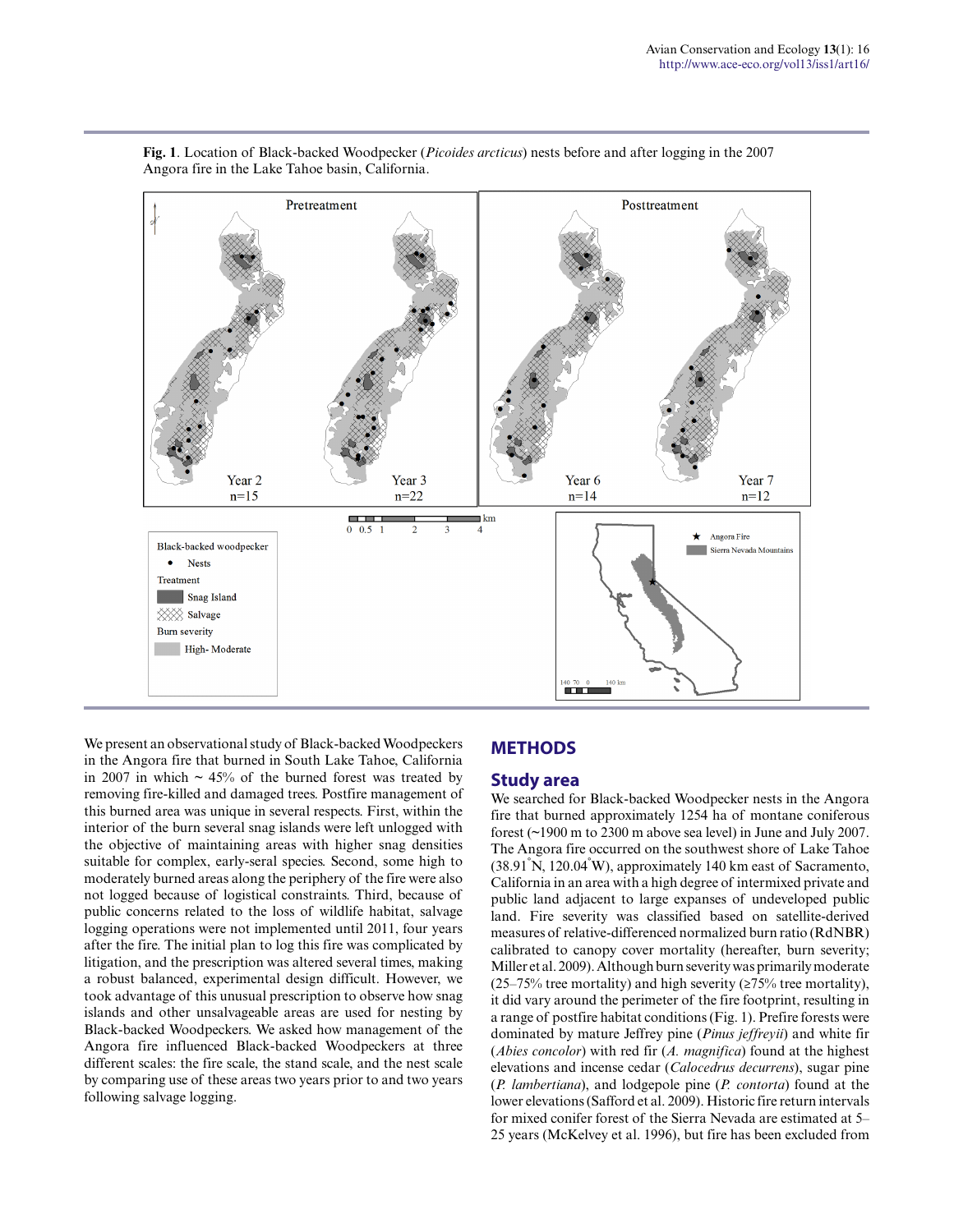this region since the late 1800s (Beaty and Taylor 2008). The Lake Tahoe basin was heavily clear cut in the later part of the 19th century to meet the demand for wood in the silver mines (Lindström et al. 2000). Because of recent concerns over fire in the wildland- urban interface, some areas were thinned in the decade prior to the fire to reduce fuels (Safford et al. 2009), however, much of the area comprised dense stands of small diameter trees with many ladder fuels (Taylor et al. 2013).

#### **Nest searching**

We utilized a U.S. Forest Service (USFS) grid of points spaced 400-m apart across the fire area to systematically search for Blackbacked Woodpecker nests within the fire footprint. Although Black-backed Woodpeckers typically build nests in forests that burn at high severity (Saab and Dudley 1998, Hutto 2006), they are also known to use green areas (Tremblay et al. 2009, 2015, Fogg et al. 2014), so we searched the full spectrum of burn conditions. We selected a stratified random sample of survey points from this grid and augmented the sample with 11 additional survey points on lands managed by the California Tahoe Conservancy (CTC) to increase representation of available landscape conditions. In total, 91 unique survey points were sampled over the four years sampled, although survey effort varied across years because of logistical constraints.

Nest searches were conducted during the breeding season (May– June) two and three years following the fire and prior to logging operations, and again six and seven years after fire, following salvage operations, which occurred four years after fire. At each survey point, observers systematically searched for Black-backed woodpeckers and active nest cavities (Martin and Geupel 1993) within a 100-m radius  $(\sim 2$  ha) of the survey point for a minimum of one hour. Between three and six survey points were searched each day and each point was surveyed three times over the breeding season, with at least one week between surveys. Although the minimum amount of time spent searching for birds and cavities was standardized across all treatments and years, once a bird or cavity was located, no maximum time was set to determine if the cavity was active and observers were encouraged to follow birds outside of the 100-m radius to find active nests.

# **Salvage logging prescriptions and implementation**

Based on the management action and purpose, we divided the postfire landscape into three "treatments": contiguous areas where all or most dead trees were removed (salvage,  $n = 14$ ), contiguous areas retained specifically for Black-backed Woodpeckers and other early-seral associates (snag islands,  $n =$ 8), and contiguous areas left unharvested to address other management needs (no-salvage,  $n = 6$ ). Area-weighted mean burn severities were highest in the snag islands ( $98 \pm 5\%$ ), and moderate in both no-salvage (69  $\pm$  32%) and salvage (73  $\pm$  25%) treatments (Appendix 1). Salvage treatments occurred on ~525 ha of forested areas in which a conventional salvage prescription was implemented calling for the removal of all snags and dying trees with the exception of 10 of the largest snags per ha. In contrast, eight snag islands (total of ~54 ha) established in the interior of the fire were not logged specifically to provide high-density pockets of snags for wildlife within salvage treatments (Fig. 1, Appendix 1). Delineation of snag islands was performed by an interdisciplinary team of managers to provide high-quality habitat for multiple snag-associated species (U.S. Forest Service 2010*a*). The resulting snag islands were often, but not exclusively, located in areas with high seasonal soil moisture, limited road and equipment access, or steep, rocky slopes. No-salvage sites (~600 ha) were primarily located on the periphery of the fire and included areas that were too steep to salvage  $(> 30\%$  slope), dominated by unmerchantable wood (< 8 cm dbh), or inaccessible to logging equipment. A secondary treatment was implemented in stream environment zones that retained a higher density of snags (100 snags per ha); however, because this treatment was so limited in scope  $(\sim 18$  ha,  $n = 1)$ , we did not include it in our analysis. Treatment boundaries used in our analyses were provided in the U.S. Forest Service (2010*b*).

#### **Effects of treatment at the fire scale**

Approximately 43% of the Angora fire was salvage logged, primarily in high severity burns in the interior of the fire. Four percent of the burned area was set aside as snag islands to support early-seral wildlife. The remaining  $\approx$ 52% of the burned area was classified as no-salvage because of various constraints and management objectives. Because of the time periods sampled, the status of the population in year 4 and 5 after fire was unknown, but Saab et al. (2007) found that densities of Black-backed Woodpeckers in mixed conifer forests in the intermountain west peaked during this time frame. Therefore, any decline in Blackbacked Woodpecker populations in years 6 and 7 after fire may be due to declining prey populations regardless of any salvage effects. To best address this query, our pre- and postlogging sampling design focuses on relative differences, thereby minimizing bias associated with time since fire.

#### **Stand-scale comparisons**

We quantified the number of nests found each year in each treatment unit. To account for differences in survey effort across years, we used the USFS grid of points to delineate the fire area into 200 m X 200 m pixels (4 ha), with the sampling point at the center point of each grid. We then classified each grid cell as searched within a given year if an active survey point or a nest was found within that cell in that year. Pixels with nests were included because birds were often followed outside the 100-m radius plot, extending the area searched. Because Black-backed Woodpecker nests were only found in areas that burned at moderate to high severity, we removed any unburned or low severity areas before calculating search area by treatment (Table 1).

We used a generalized linear model (GLM) with the count of nests in each unit as a Poisson-distributed variable to compare nest densities by treatment type (R 3.2.4, R Development Core Team 2018). The number of years since fire, treatment prescription, and their interaction were used as fixed effects, with the search area included as an exposure variable. The effect of years since fire was not significant, so we reran the model pooling nests into pre- or postlogging periods. We used the lsmeans package in R (Lenth 2016) to obtain pairwise differences in nest densities with Tukey's method for correcting for multiple comparisons.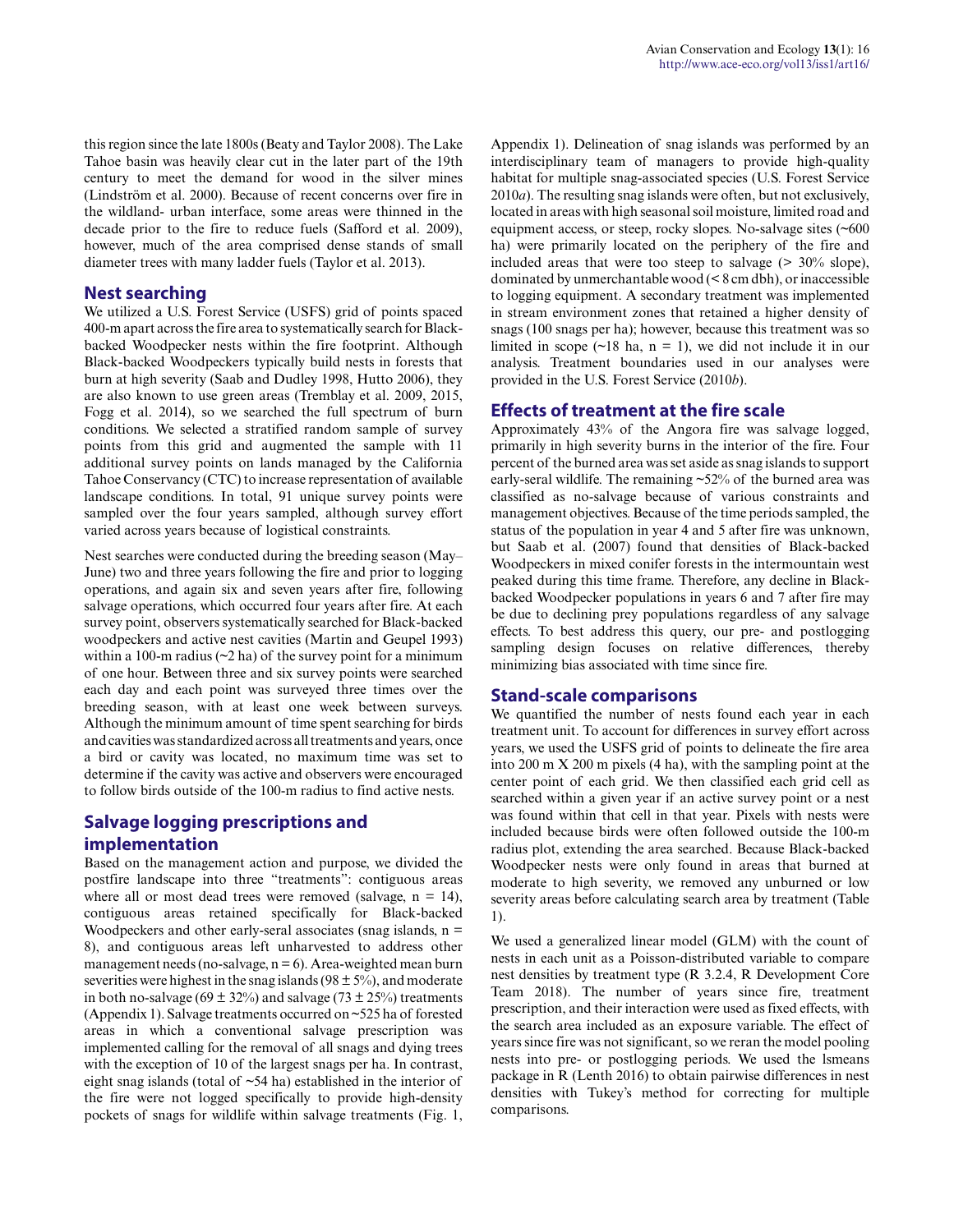| Treatment               | <b>Total SA</b><br>(ha) | Total nests       | Nest density per<br>$100$ ha | <b>Total SA</b><br>(ha) | Total nests | Nest density per<br>$100$ ha | Mean nest density<br>per 100 ha |
|-------------------------|-------------------------|-------------------|------------------------------|-------------------------|-------------|------------------------------|---------------------------------|
|                         |                         | Year <sub>2</sub> |                              |                         | Prelogging  |                              |                                 |
| No-salvage ( $n = 14$ ) | 328.36                  |                   | 0.61                         | 405.48                  | 3           | 0.74                         | 0.67                            |
| Snag island $(n = 8)$   | 50.47                   |                   | 1.98                         | 54                      | ↑           | 3.70                         | 2.84                            |
| Salvage $(n = 6)$       | 412.74                  | 12                | 2.91                         | 459.98                  | 17          | 3.70                         | 3.30                            |
| Total                   | 791.57                  | 15                | 1.89                         | 919.46                  | 22          | 2.39                         | 2.14                            |
|                         |                         | Year 6            |                              |                         | Year 7      |                              | Postlogging                     |
| No-salvage ( $n = 14$ ) | 405.21                  | 8                 | 1.97                         | 403.45                  |             | 1.74                         | 1.85                            |
| Snag island $(n = 8)$   | 54                      |                   | 5.56                         | 54                      | 4           | 7.41                         | 6.48                            |
| Salvage $(n=6)$         | 460.01                  |                   | 0.65                         | 459.98                  |             | 0.22                         | 0.43                            |
| Total                   | 919.22                  | 14                | 1.52                         | 917.43                  | 12          | 1.31                         | 1.42                            |

**Table 1**. Search area (SA) and number of nests by time since fire and treatment.

#### **Nest-scale comparisons**

Although Black-backed Woodpeckers may nest in salvage logged areas, this may represent suboptimal habitat. To best address this within the constraints of this study, we compared nest-site characteristics by treatment type prior to and following logging operations. Because the first few years after fire are the most productive for Black-backed Woodpeckers (Saab et al. 2007, Nappi and Drapeau 2009), the habitat selected in this time period likely represents the best available habitat. If characteristics were not significantly different over treatment type and time, this suggests that high quality, or at least comparable, nesting habitat was still available on the landscape.

To investigate how characteristics at the nest site changed following logging relative to treatment type, we collected cavity height, dbh, and decay class data for each nest tree. Decay class was estimated with a 5-class method that uses visual cues, such as retention of fine branches and amount of bark sloughing (Cline et al. 1980). More quantitative assessments of snag decay are better predictors of suitability of nesting substrates (Lorenz et al. 2015); however, we believe the method we used, when applied consistently, provides a fair measure of relative decay between sampling periods and treatment type. Snag density in proximity to nest trees has been shown to be an important predictor for Black-backed Woodpeckers nest site selection (Nappi and Drapeau 2011, Seavy et al. 2012, Tarbill et al. 2015) and is altered by salvage logging; therefore, we tallied all dead trees by diameter class (small:  $15-28$  cm, medium:  $28-61$  cm, large:  $> 61$  cm dbh) in an 0.04 ha area around the nest tree. Previous research in the Angora fire indicated that the 0.04 ha area around nest sites is effective at quantifying differences in habitat selection by Blackbacked Woodpeckers (Tarbill 2010). In addition, we calculated the area-weighted burn severity within a 100-m buffer of each nest tree. Although this area is smaller than home range estimates (Tingley et al. 2014), it does provide an estimate of the severity at the nest scale.

We used analysis of variance (R 3.2.4, R Development Core Team 2018) to compare differences at the nest site in burn severity, cavity height, dbh, decay class, and snag density. Sampling period (years pooled into pre- and postlogging) and treatment prescription (salvage, no-salvage, or snag island) and their interaction were fixed effects in the analysis. We used sampling period because we were not interested in annual changes in nest-site characteristics, but instead in differences due to habitat changes created by logging and succession. For example, both salvage and natural attrition over time will remove the smallest snags, resulting in higher average dbh of remaining snags. We used  $\alpha = 0.05$  to determine statistical significance.

## **RESULTS**

#### **Effects of treatments at the fire scale**

We found a total of 66 Black-backed Woodpecker nests in the four years of our study: 39 nests prelogging (15 nests in year 2, 24 nests in year 3), and 27 nests postlogging (14 nests in year 6, and 13 nests in year 7; Fig. 1). Three of these nests (2 prelogging and 1 postlogging) were located in the stream environment zone and were excluded from further analysis because of the lack of replication of this treatment type. Search areas were similar across years, with 792 ha searched in year 2, 919 ha searched in year 3 and year 6, and 917 ha searched in year 7 (Table 1). Densities of Black-backed Woodpecker nests per 100 ha of moderate to highly burned forest were 1.89 in year 2, 2.39 in year 3, 1.41 in year 6, and 1.42 in year 7.

## **Stand-scale comparisons**

Average nest densities of the Black-backed Woodpecker varied based on sampling period and treatment type (Fig. 2). Results of our analysis indicated that prior to any logging, salvage units had higher average nest density than no-salvage units (estimate = 4.88,  $SE = 2.86$ ,  $z = 3.27$ ,  $p = 0.01$ ), but average nest densities in salvage units did not differ significantly from snag islands (estimate = 1.16,  $SE = 0.70$ ,  $z = -0.24$ ,  $p = 0.99$ ). Following logging, average nest density decreased significantly in salvage units (estimate = 7.64, SE = 4.08,  $z = 3.81$ ,  $p < 0.01$ ), whereas there was no significant change in average nest densities for no-salvage units (estimate =  $0.37$ , SE =  $0.19$ ,  $z = -1.94$ ,  $p = 0.38$ ) nor snag islands (estimate =  $0.44$ , SE =  $0.31$ ,  $z = -1.18$ ,  $p = 0.85$ ) between pre- and postlogging sampling periods. However, average nest densities were significantly higher in snag islands than in salvage units in the postlogging sampling period (estimate =  $0.07$ , SE =  $0.04$ , z  $= -4.31, p \leq 0.01$  despite supporting similar nest densities prelogging (Table 1). Snag islands used for nesting varied in size, with an average patch area of  $7.9 \pm 3.9$  ha in year 6 and  $11.4 \pm 4.1$ ha in year 7. The smallest patch used for nesting was 3.4 ha, but it was located very close (~100 m) to a larger, unoccupied patch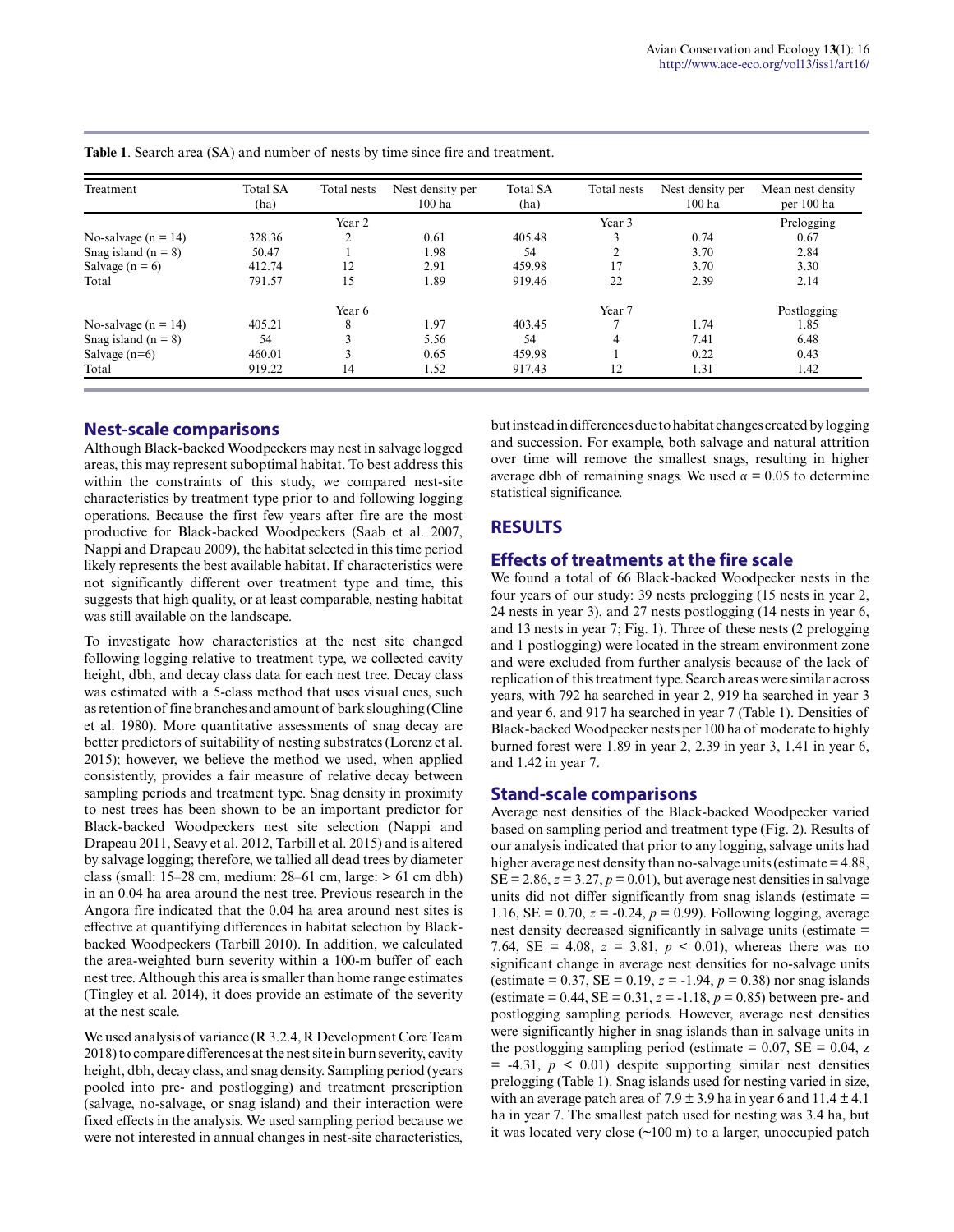

**Fig. 2**. Nest densities before and after logging by treatment type. Mean nest densities before and after treatment were compared with ANOVA; bars marked with the different letters are significantly different ( $\alpha$  = 0.05). Lines represent 95% confidence intervals from the Poisson distribution.

(11.5 ha). Following logging, average nest densities in the nosalvage units were higher than salvage units, although this trend was not significant (estimate =  $0.23$ , SE =  $0.13$ , z =  $-2.58$ ,  $p = 0.10$ ).

#### **Nest-scale comparisons**

Average nest-site characteristics were similar between treatment types (Figs. 3 and 4) with significant differences in site characteristics attributed to sampling period only. In the postlogging sampling period, Black-backed Woodpeckers nested in significantly larger trees (45.50  $\pm$  16.51 cm) and more decayed trees (in areas that had a lower density of small diameter snags  $(108.29 \pm 108.57)$  per ha) than in the prelogging sampling period (snag diameter: 34.98 ± 9.34 cm dbh; snag density: 193.14 ± 210.16 per ha), likely reflecting the disproportionate attrition and logging of smaller diameter trees. No significant interactions between sampling period and treatment type were found.

#### **DISCUSSION**

Previous studies have found very low densities of Black-backed Woodpeckers in salvage-logged areas, raising concerns regarding the impact of this postfire management action and the viability of Black-backed Woodpecker populations (Saab and Dudley 1998, Hutto 2006, Saab et al. 2007). Consistent with these studies, nesting densities of Black-backed Woodpeckers substantially declined in salvage units after implementation of logging while unlogged treatments increased over the same time period. This suggests that the decline observed in the salvage treatments was due to logging rather than natural population dynamics observed in unlogged habitat (Saab et al. 2007). However, by surveying the majority of the fire area, we found that the negative effect of logging appeared to be buffered by the snag islands and no-salvage units, which increased in mean density nonsignificantly. These increases were likely due to breeding pairs moving from logged to unlogged units after the logging was implemented (Fig. 1). Because we did not mark birds, we cannot be sure that new birds did not move into the fire as other birds left. However, a similar study on northern flying squirrels found that individuals moved to adjacent unlogged areas following logging in unburned forests, maintaining similar overall densities across the study area (Sollmann et al. 2016) and similar movements may occur in the Black-backed Woodpecker population.

In this study, Black-backed Woodpeckers built nests in patches of snags, which were retained within the salvage treatment both to serve as habitat reservoirs and for logistical reasons, suggesting a means by which salvage logging may be conducted to minimize negative impacts on Black-backed Woodpeckers. Despite their relatively small area (~4%, 54 ha) and the potential disturbance of logging, road construction, and edge effects, snag islands contained high concentrations of Black-backed Woodpecker nests in both the pre- and postlogging sampling periods. In addition, 58% of the Angora fire footprint along the perimeter was unlogged because of feasibility issues, and nesting densities of Black-backed Woodpeckers were relatively low in the prelogging period, but increased, albeit nonsignificantly, following logging. This raises the question as to whether the loss of habitat by salvage logging caused breeding birds to "make the best of a bad situation" by moving into suboptimal habitat (Battin 2004). However, our analysis indicates that nest sites were similar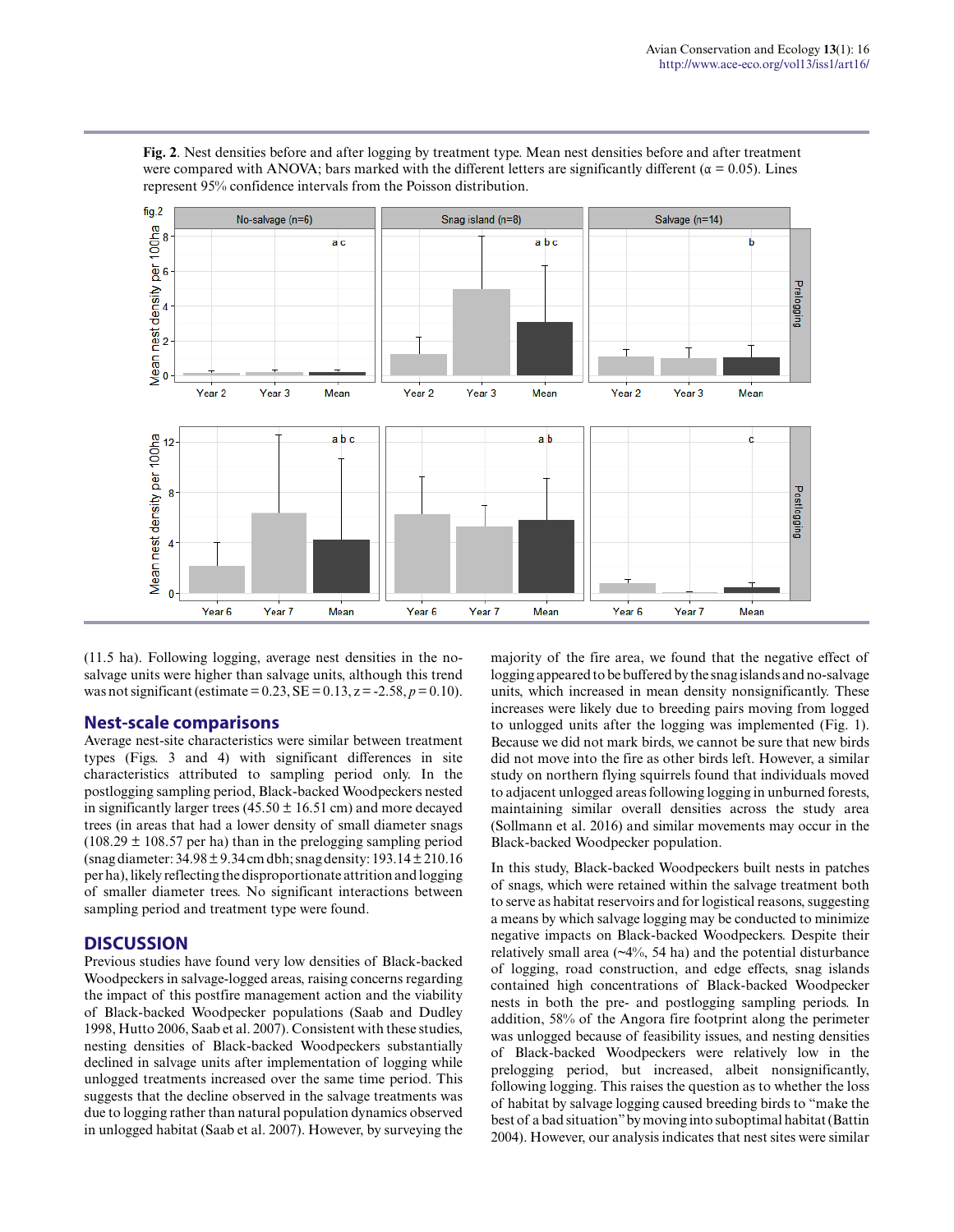

**Fig. 3**. Black-backed Woodpecker (*Picoides arcticus*) nest tree characteristics by treatment type before and after logging. †Diameter at breast height (DBH) of Black-backed Woodpecker nest trees averaged over all treatments was significantly higher in the post- than in the prelogging period (F1,  $57 = 9.45$ ,  $p < 0.01$ ).

in all treatment types, with similar snags selected for nesting in stands of similar characteristics. The increase in mean nest density in no-salvage units may be due to improvements in habitat quality over time because they contained more areas that burned at moderate severity than the other treatment types and therefore may have more ongoing tree mortality over the seven years since fire (Angers et al. 2011). Newly recruited snags in these areas may have provided foraging and reproductive habitat for both woodboring beetles and Black-backed Woodpeckers (Nappi et al. 2010, Dudley et al. 2012). Snag densities were relatively high at nest sites both before (~194 snags/ha for small diameter snags and ~180 snags/ha for medium diameter snags) and after (~108 snags/ha for small diameter snags and ~200 snags/ha for medium diameter snags) logging. Even nests in the salvage units in the postlogging period were placed in relatively dense stands of snags. These results are consistent with previous modeling efforts by White et al. (2015) that predict that the occurrence probability for Blackbacked Woodpeckers declines when snag densities decreased below 100–150 stems per ha in burned habitat. Thus, it appears that retention of snag islands and no-salvage areas has a positive effect on the persistence of Black-backed Woodpecker populations even in a matrix of high intensity salvage within the burned area.

The high cost of fighting fires and the elevated risk of future fires under climate change models (Westerling et al. 2006, Miller et al. 2009) argues for understanding economic and ecological risk and benefits associated with postfire management. From an economic standpoint, it is difficult to estimate the cost of snag islands and delays in operations. Restricting estimates to the cost of timber that was not harvested leaves many unknowns including market price, size and species of trees, and decay rates. However, some of these costs may be managed by locating snag islands in areas identified by surveys or models (Tingley et al. 2014) to be suitable Black-backed Woodpecker habitat that are not feasible to log because of access, soil conditions, or slope. Involving a multidisciplinary team that includes a wildlife biologist in the postfire planning process would help inform options for how to provide habitat for snag-associated species while also addressing economic, reforestation, and safety objectives. Although delays in salvage operations may severely reduce the value of postfire harvest, the removal of snags will still address concerns related to future fire risk and reforestation efforts.

Delaying logging operations may be an important factor for the retention of Black-backed Woodpeckers following salvage logging. Colonization of newly burned fires by Black-backed Woodpeckers seems to be largely the result of natal dispersal, given that there are higher proportions of younger birds in new fires than predicted based on global averages (Tremblay et al. 2015). Once territories are established, there is evidence that pairs remain in their territory for multiple years (Siegel et al. 2016), if nest success remains high (Rota 2013). Strong nest-site fidelity has been reported for other closely related species of woodpeckers (Kilham 1960, de Kiriline Lawrence 1967, Pechacek 2006) and it stands to reason that long-lived, resident species would maintain territories over multiple breeding seasons. Although most postfire logging operations take place in the first two years after fire,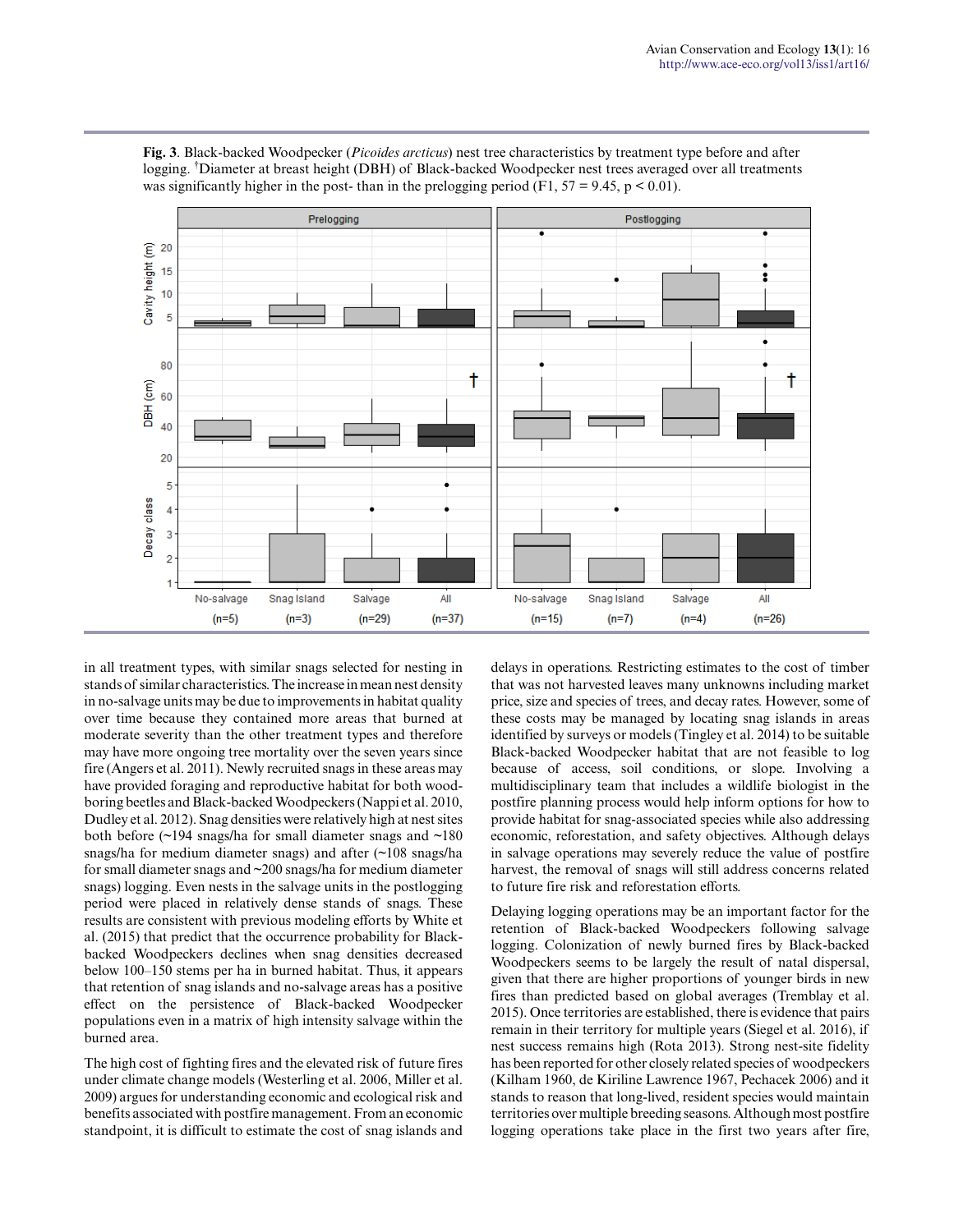**Fig. 4**. Black-backed Woodpecker (*Picoides arcticus*) nest site characteristics by treatment type before and after logging. Burn severity was calculated as an area-weighted mean in a 100 m-radius buffer around each nest. Snag densities were calculated as stems per hectare by diameter class. †Density of small snags in Black-backed Woodpecker nest sites averaged over all treatments was significantly lower in the post- than in the prelogging period (F1, 56 = 5.25, p = 0.03).



operations in the Angora fire were implemented in the fourth year postfire. This delay in salvage may have allowed the initial colonization by Black-backed Woodpeckers to occur undisturbed, with salvage operations taking place at the peak of woodpecker productivity (Saab et al. 2007). In the Angora fire, birds born after logging may simply disperse to higher quality habitat, whereas older birds that established territories in the four years prior to salvage must balance the energetic costs of relocating and establishing a territory with the residual reproductive value of their current territory. Delaying logging until after the peak population growth of Black-backed Woodpeckers may retain larger breeding populations, however, effects on population dynamics and persistence remain to be seen, and future research should focus on differences in reproductive success across types and timing of treatments.

An understanding of how postfire management reforestation goals can be reconciled with wildlife habitat is needed, but difficult to study. Our study was limited to the prescriptions designed and implemented by managers, which did not allow for a rigorous, well-replicated experiment with randomly placed salvage, nosalvage, and snag island treatments across the fire footprint. Instead, salvage treatments were placed with economic, logistic, and legal considerations, which may have resulted in the observed differences in nest densities between treatment types in the prelogging period. Similarly, because the goal of creating snag islands was to provide habitat for early-seral species, placement

of these treatments was also nonrandom, confounding our results. However, given these limitations, we believe our results clearly show that in this study, Black-backed woodpeckers continued to nest in a fire area after extensive logging. Although this species is sensitive to the effects of salvage logging, we have shown individuals will nest in areas adjacent to or even within logged areas, if the appropriate habitat characteristics are available. It is important to note that we did not monitor nest success in this study. Generally, Black-backed Woodpeckers nesting in unlogged, burned forests are highly successful, with at least one offspring fledging in 70% to 100% of nests, depending on the region (Forristal 2009, Nappi and Drapeau 2009, Tremblay et al. 2016). The only record of a Black-backed Woodpecker nest that was monitored in a logged, burned forest was successful (Tremblay et al. 2016), however, logging may negatively impact reproductive success in several ways. Productivity may be lower if nesting and/ or foraging resources are patchier or scarcer (Nappi and Drapeau 2009), requiring individuals to spend more time foraging, interacting with competitors, and searching for adequate nest sites in logged habitat. In addition, habitat patches within the logged area may have increased edge effects, leading to higher nest predation rates (Fisher and Wiebe 2006). More research comparing nest success of Black-backed Woodpeckers in snag islands and other unlogged areas within the salvage matrix to unmanaged burned forest is needed to determine if these habitats are equivalent in supporting nesting populations.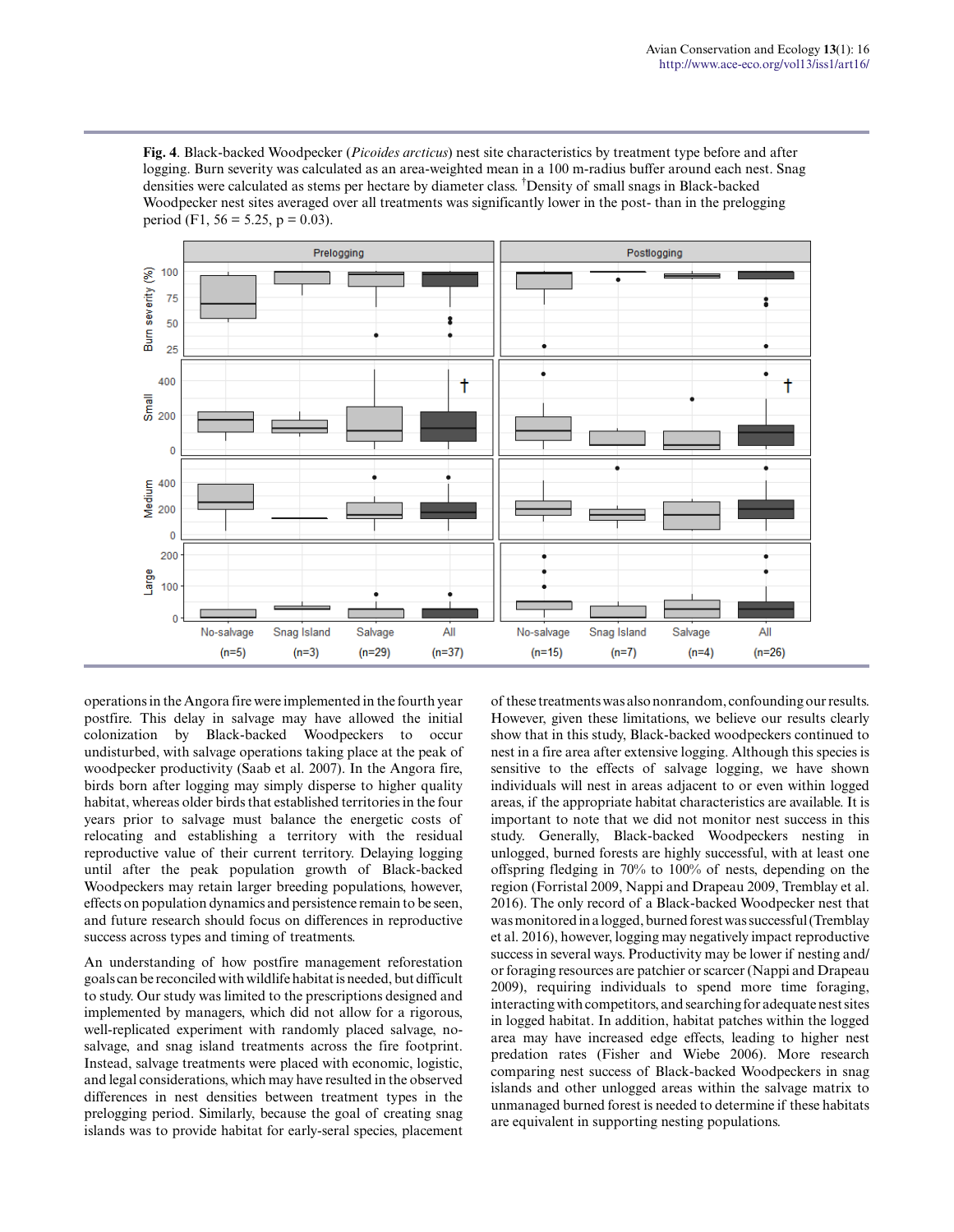Fire is a natural disturbance that creates dynamic habitat conditions. High severity fire, in particular, results in a successional reset to ephemeral, early-seral habitat that supports a unique community of wildlife species specializing in postdisturbance landscapes (Hutto 2006). Postfire "restoration" is a burgeoning field of study as the acreage that experiences high severity fire increases in the West, when in fact, concerns over reforestation could overshadow the value of early-seral conditions and their unique contribution to biodiversity (Swanson et al. 2010, 2014, Donato et al. 2011). The Black-backed Woodpecker certainly qualifies as an early postfire associate and opportunist, where high densities of recently fire-killed snags serve to support an abundance of breeding pairs. The cues that trigger woodpecker pairs to commit to a particular fire area for the duration of their reproductive life is not well understood, but we speculate that a lack of disturbance in the first few years following a fire may be a factor in promoting sufficient site fidelity such that breeding pairs will tolerate some degree of habitat disturbance without abandoning their territory, as long as there are suitable habitat conditions elsewhere in the fire. Although there are economic trade-offs in postponing salvage logging, it appears there may be an ecological pay-off for the Black-backed Woodpecker in terms of boosting the reproductive output associated with a given fire, not to mention the myriad of other species that benefit from cavities created by woodpeckers, and the function that they play in jump-starting succession by establishing diverse postfire animal communities (Tarbill et al. 2015).

#### *Responses to this article can be read online at:* <http://www.ace-eco.org/issues/responses.php/1206>

#### **Acknowledgments:**

*Financial support for this project was provided by the USDA Forest Service, Pacific Southwest Research Station, the Southern Nevada Public Lands Management Act, and the California Tahoe Conservancy. This research was conducted under U.S. Forest Service ethical considerations and involved only field observations; no animal was captured or handled. T.W. Richardson assisted with methodology and data collection. J. Baldwin and N. Johnston provided statistical advice. E. Newkirk assisted with database management. T. Biasiolli provided logistical support. Field assistance was provided by A. Arens, B. Campos, D. Gaube, K. Knox, S. Meloy, M. Rios, and K. Zummo. We thank the Lake Tahoe Basin Management Unit and D. Leao for logistical assistance and information on treatment prescriptions. This manuscript was improved by comments by R. Siegel. All authors shared the responsibilities of funding, design, implementation, analysis, and writing that resulted in this manuscript.*

#### **LITERATURE CITED**

Angers, V. A., S. Gauthier, P. Drapeau, K. Jayen, and Y. Bergeron. 2011. Tree mortality and snag dynamics in North American boreal tree species after a wildfire: a long-term study. *International Journal of Wildland Fire* 20:751-763. [http://dx.doi.org/10.1071/](http://dx.doi.org/10.1071%2FWF10010) [WF10010](http://dx.doi.org/10.1071%2FWF10010)

Battin, J. 2004. When good animals love bad habitats: ecological traps and the conservation of animal populations. *Conservation Biology* 18:1482-1491. [http://dx.doi.org/10.1111/j.1523-1739.2004.00417.](http://dx.doi.org/10.1111%2Fj.1523-1739.2004.00417.x) [x](http://dx.doi.org/10.1111%2Fj.1523-1739.2004.00417.x) 

Beaty, R. M., and A. H. Taylor. 2002. Spatial and temporal variation of fire regimes in a mixed conifer forest landscape, Southern Cascades, California, USA. *Journal of Biogeography* 28:955-966. [http://dx.doi.org/10.1046/j.1365-2699.2001.00591.x](http://dx.doi.org/10.1046%2Fj.1365-2699.2001.00591.x)

Beaty, R. M., and A. H. Taylor. 2008. Fire history and the structure and dynamics of a mixed conifer forest landscape in the northern Sierra Nevada, Lake Tahoe Basin, California, USA. *Forest Ecology and Management* 255:707-719. [http://dx.doi.](http://dx.doi.org/10.1016%2Fj.foreco.2007.09.044) [org/10.1016/j.foreco.2007.09.044](http://dx.doi.org/10.1016%2Fj.foreco.2007.09.044)

Bull, E. L., and E. C. Meslow. 1977. Habitat requirements of the pileated woodpecker in northeastern Oregon. *Journal of Forestry* 75:335-337.

Bull, E. L., C. G. Parks, and T. R. Torgersen. 1997. *Trees and logs important to wildlife in the interior Columbia River basin.* General Technical Report PNW-GTR-391. U.S. Forest Service, Pacific Northwest Research Station, Portland, Oregon, USA. [http://dx.](http://dx.doi.org/10.2737%2FPNW-GTR-391) [doi.org/10.2737/PNW-GTR-391](http://dx.doi.org/10.2737%2FPNW-GTR-391) 

Buttrick, P. L. 1912. Notes on insect destruction of fire-killed timber in the Black Hills of South Dakota. *Journal of Economic Entomology* 5:456-464. [http://dx.doi.org/10.1093/jee/5.6.456](http://dx.doi.org/10.1093%2Fjee%2F5.6.456) 

Cline, S. P., A. B. Berg, and H. M. Wight. 1980. Snag characteristics and dynamics in Douglas-fir forests, western Oregon. *Journal of Wildlife Management* 44:773-786. [http://dx.](http://dx.doi.org/10.2307%2F3808305) [doi.org/10.2307/3808305](http://dx.doi.org/10.2307%2F3808305) 

Collins, B. M., and G. B. Roller. 2013. Early forest dynamics in stand-replacing fire patches in the northern Sierra Nevada, California, USA. *Landscape Ecology* 28:1801-1813. [http://dx.doi.](http://dx.doi.org/10.1007%2Fs10980-013-9923-8) [org/10.1007/s10980-013-9923-8](http://dx.doi.org/10.1007%2Fs10980-013-9923-8)

Collins, B., and C. Skinner. 2014. *Fire and fuels*. General Technical Report. U.S. Forest Service, Pacific Southwest Research Station, Albany, California, USA.

Collins, B. M., and S. L. Stephens. 2010. Stand-replacing patches within a "mixed severity" fire regime: quantitative characterization using recent fires in a long-established natural fire area. *Landscape Ecology* 25:927-939. [http://dx.doi.](http://dx.doi.org/10.1007%2Fs10980-010-9470-5) [org/10.1007/s10980-010-9470-5](http://dx.doi.org/10.1007%2Fs10980-010-9470-5)

Coppoletta, M., K. E. Merriam, and B. M. Collins. 2015. Postfire vegetation and fuel development influences fire severity patterns in reburns. *Ecological Applications* 26:686-699. [http://dx.](http://dx.doi.org/10.1890%2F15-0225) [doi.org/10.1890/15-0225](http://dx.doi.org/10.1890%2F15-0225) 

de Kiriline Lawrence, L. 1967. A comparative life-history study of four species of woodpeckers. *Ornithological Monographs* 5:1-156. [http://dx.doi.org/10.2307/40166747](http://dx.doi.org/10.2307%2F40166747) 

DeNitto, G., B. Cramer, K. Gibson, B. Lockman, T. McConnell, L. Stipe, N. Sturdevant, and J. Taylor. 2000. Survivability and deterioration of fire-injured trees in the northern Rocky Mountains: a review of the literature. *The Bark Beetles, Fuels, and Fire Bibliography* Report #2000-13.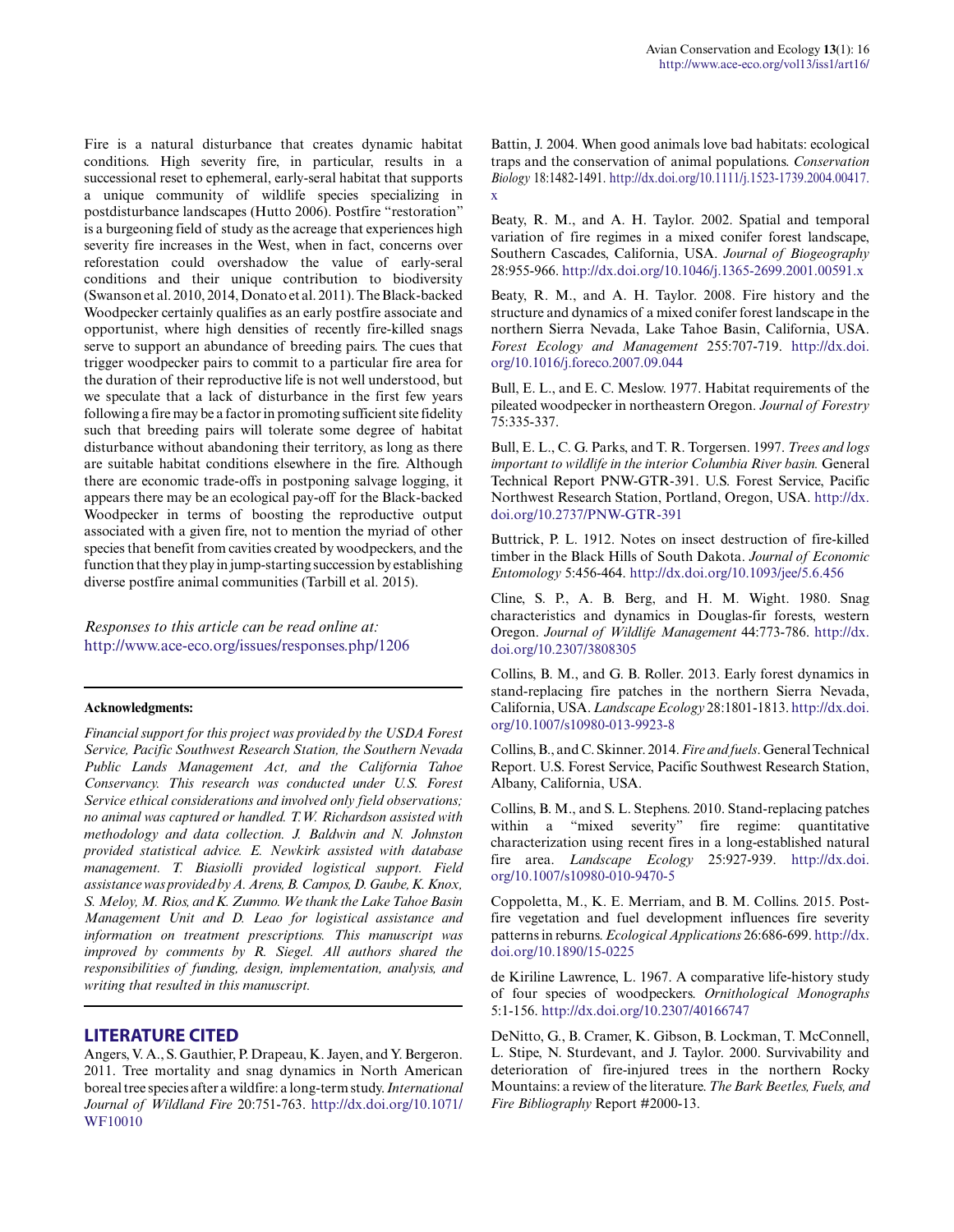Donato, D. C., J. L. Campbell, and J. F. Franklin. 2011. Multiple successional pathways and precocity in forest development: can some forests be born complex? *Journal of Vegetation Science* 23:576-584. [http://dx.doi.org/10.1111/j.1654-1103.2011.01362.x](http://dx.doi.org/10.1111%2Fj.1654-1103.2011.01362.x)

Dudley, J. G., and V. A. Saab. 2007. Home range size of Blackbacked Woodpeckers in burned forests of southwestern Idaho. *Western North American Naturalist* 67:593-600. [http://dx.doi.](http://dx.doi.org/10.3398%2F1527-0904%282007%2967%5B593%3AHRSOBW%5D2.0.CO%3B2) [org/10.3398/1527-0904\(2007\)67\[593:HRSOBW\]2.0.CO;2](http://dx.doi.org/10.3398%2F1527-0904%282007%2967%5B593%3AHRSOBW%5D2.0.CO%3B2)

Dudley, J. G., V. A. Saab, and J. P. Hollenbeck. 2012. Foraginghabitat selection of Black-backed Woodpeckers in forest burns of southwestern Idaho. *Condor* 114:348-357. [http://dx.doi.](http://dx.doi.org/10.1525%2Fcond.2012.110020) [org/10.1525/cond.2012.110020](http://dx.doi.org/10.1525%2Fcond.2012.110020) 

Eklund, A., M. G. Wing, and J. Sessions. 2009. Evaluating economic and wildlife habitat considerations for snag retention policies in burned landscapes. *Western Journal of Applied Forestry* 24:67-75.

Fisher, R. J., and K. L. Wiebe. 2006. Nest site attributes and temporal patterns of Northern Flicker nest loss: effects of predation and competition. *Oecologia* 147:744-753. [http://dx.doi.](http://dx.doi.org/10.1007%2Fs00442-005-0310-2) [org/10.1007/s00442-005-0310-2](http://dx.doi.org/10.1007%2Fs00442-005-0310-2)

Fogg, A. M., L. J. Roberts, and R. D. Burnett. 2014. Occurrence patterns of Black-backed Woodpeckers in green forest of the Sierra Nevada Mountains, California, USA. *Avian Conservation and Ecology* 9(2):3. [http://dx.doi.org/10.5751/ACE-00671-090203](http://dx.doi.org/10.5751%2FACE-00671-090203) 

Forristal, C. D. 2009. *Influence of postfire salvage logging on Black-backed Woodpecker nest-site selection and nest survival*. Dissertation. Montana State University-Bozeman, College of Letters & Science, Bozeman, Montana, USA.

Furniss, R. L., and V. M. Carolin. 1977. *Western forest insects*. U.S. Department of Agriculture, Forest Service, Washington, D. C., USA. [http://dx.doi.org/10.5962/bhl.title.131875](http://dx.doi.org/10.5962%2Fbhl.title.131875)

Goforth, B. R., and R. A. Minnich. 2008. Densification, standreplacement wildfire, and extirpation of mixed conifer forest in Cuyamaca Rancho State Park, southern California. *Forest Ecology and Management* 256:36-45. [http://dx.doi.org/10.1016/j.](http://dx.doi.org/10.1016%2Fj.foreco.2008.03.032) [foreco.2008.03.032](http://dx.doi.org/10.1016%2Fj.foreco.2008.03.032)

Hutto, R. L. 2006. Toward meaningful snag-management guidelines for postfire salvage logging in North American conifer forests. *Conservation Biology* 20:984-993. [http://dx.doi.](http://dx.doi.org/10.1111%2Fj.1523-1739.2006.00494.x) [org/10.1111/j.1523-1739.2006.00494.x](http://dx.doi.org/10.1111%2Fj.1523-1739.2006.00494.x)

Kilham, L. 1960. Courtship and territorial behavior of Hairy Woodpeckers. *Auk* 77:259-270. [http://dx.doi.org/10.2307/4082482](http://dx.doi.org/10.2307%2F4082482) 

Lenth, R. V. 2016. Least-squares means: the R package lsmeans. *Journal of Statistical Software* 69:1-33. [http://dx.doi.](http://dx.doi.org/10.18637%2Fjss.v069.i01) [org/10.18637/jss.v069.i01](http://dx.doi.org/10.18637%2Fjss.v069.i01) 

Lindström, S., P. Rucks, and P. Wigand. 2000. A contextual overview of human land use and environmental conditions. *Lake Tahoe Watershed Assessment* 1:23-127.

Lorenz, T. J., K. T. Vierling, T. R. Johnson, and P. C. Fischer. 2015. The role of wood hardness in limiting nest site selection in avian cavity excavators. *Ecological Applications* 25:1016-1033. [http://dx.doi.org/10.1890/14-1042.1](http://dx.doi.org/10.1890%2F14-1042.1)

Lydersen, J. M., B. M. Collins, M. L. Brooks, J. R. Matchett, K. L. Shive, N. A. Povak, V. R. Kane, and D. F. Smith. 2017. Evidence of fuels management and fire weather influencing fire severity in an extreme fire event. *Ecological Applications* 27:2013-2030. [http://dx.doi.org/10.1002/eap.1586](http://dx.doi.org/10.1002%2Feap.1586)

Martin, T. E., and G. R. Geupel. 1993. Nest-monitoring plots: methods for locating nests and monitoring success (Métodos para localizar nidos y monitorear el éxito de estos). *Journal of field Ornithology* 64:507-519.

McClelland, B. R., and S. S. Frissell. 1975. Identifying forest snags useful for hole-nesting birds. *Journal of Forestry* 73:414-417.

McKelvey, K. S., C. N. Skinner, C. Chang, D. C. Erman, S. J. Husari, D. J. Parsons, J. W. van Wagtendonk, and C. P. Weatherspoon. 1996. An overview of fire in the Sierra Nevada. Pages 1033-1040 *in Sierra Nevada Ecosystem Project, Final Report to Congress, Vol. II, Assessments and Scientific Basis for Management Options.* Centers for Water and Wildland Resources. Report No. 37. University of California, Davis, California, USA.

Miller, J. D., H. D. Safford, M. Crimmins, and A. E. Thode. 2009. Quantitative evidence for increasing forest fire severity in the Sierra Nevada and southern Cascade Mountains, California and Nevada, USA. *Ecosystems* 12:16-32. [http://dx.doi.org/10.1007/](http://dx.doi.org/10.1007%2Fs10021-008-9201-9) [s10021-008-9201-9](http://dx.doi.org/10.1007%2Fs10021-008-9201-9) 

Murphy, E. C., and W. A. Lehnhausen. 1998. Density and foraging ecology of woodpeckers following a stand-replacement fire. *Journal of Wildlife Management* 62:1359-1372. [http://dx.doi.](http://dx.doi.org/10.2307%2F3802002) [org/10.2307/3802002](http://dx.doi.org/10.2307%2F3802002) 

Nappi, A., and P. Drapeau. 2009. Reproductive success of the Black-backed Woodpecker (*Picoides arcticus*) in burned boreal forests: Are burns source habitats? *Biological Conservation* 142:1381-1391. [http://dx.doi.org/10.1016/j.biocon.2009.01.022](http://dx.doi.org/10.1016%2Fj.biocon.2009.01.022) 

Nappi, A., and P. Drapeau. 2011. Pre-fire forest conditions and fire severity as determinants of the quality of burned forests for deadwood-dependent species: the case of the Black-backed Woodpecker. *Canadian Journal of Forest Research* 41:994-1003. [http://dx.doi.org/10.1139/x11-028](http://dx.doi.org/10.1139%2Fx11-028)

Nappi, A., P. Drapeau, and A. Leduc. 2015. How important is dead wood for woodpeckers foraging in eastern North American boreal forests? *Forest Ecology and Management* 346:10-21. [http://](http://dx.doi.org/10.1016%2Fj.foreco.2015.02.028) [dx.doi.org/10.1016/j.foreco.2015.02.028](http://dx.doi.org/10.1016%2Fj.foreco.2015.02.028) 

Nappi, A., P. Drapeau, M. Saint-Germain, and V. A. Angers. 2010. Effect of fire severity on long-term occupancy of burned boreal conifer forests by saproxylic insects and wood-foraging birds. *International Journal of Wildland Fire* 19:500-511. [http://](http://dx.doi.org/10.1071%2FWF08109) [dx.doi.org/10.1071/WF08109](http://dx.doi.org/10.1071%2FWF08109)

Nappi, A., P. Drapeau, and J.-P. L. Savard. 2004. Salvage logging after wildfire in the boreal forest: Is it becoming a hot issue for wildlife? *Forestry Chronicle* 80:67-74. [http://dx.doi.org/10.5558/](http://dx.doi.org/10.5558%2Ftfc80067-1) [tfc80067-1](http://dx.doi.org/10.5558%2Ftfc80067-1) 

North, M., B. M. Collins, and S. Stephens. 2012. Using fire to increase the scale, benefits, and future maintenance of fuels treatments. *Journal of Forestry* 110:392-401. [http://dx.doi.](http://dx.doi.org/10.5849%2Fjof.12-021) [org/10.5849/jof.12-021](http://dx.doi.org/10.5849%2Fjof.12-021)

Pechacek, P. 2006. Breeding performance, natal dispersal, and nest site fidelity of the three-toed woodpecker in the German Alps. *Annales Zoologici Fennici* 43:165-176.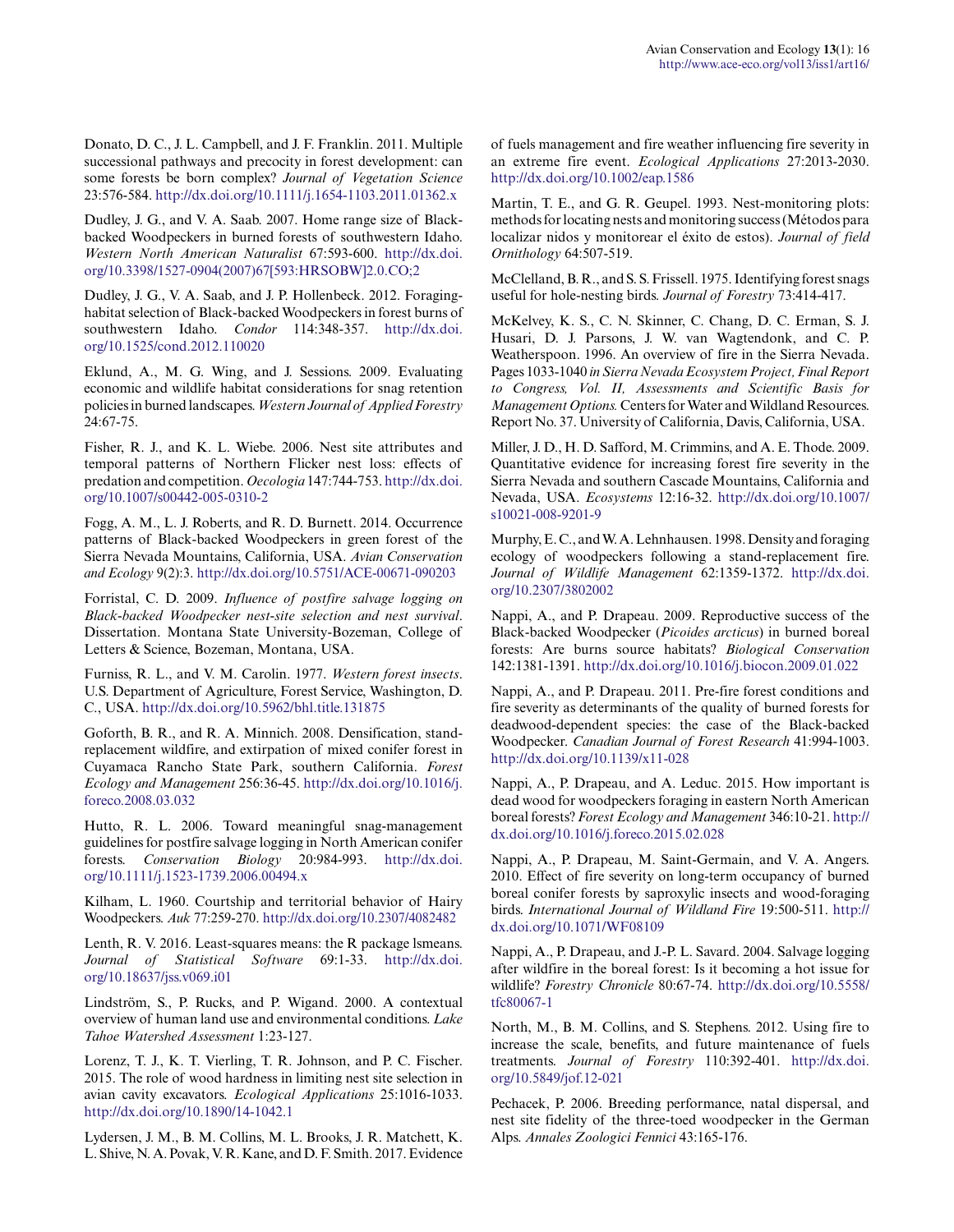Purdon, M., J. Noël, A. Nappi, P. Drapeau, B. Harvey, S. Brais, Y. Bergeron, S. Gauthier, and D. Greene. 2002. *The impact of salvage-logging after wildfire in the boreal forest: lessons from the Abitibi.* NSERC-UQAT-UQAM Industrial Chair in Sustainable Forest Management, Abitibi, Québec, Canada.

R Development Core Team. 2018. *R: A language and environment for statistical computing.* R Foundation for Statistical Computing, Vienna, Austria. [online] URL: <https://www.R-project.org/>

Raphael, M. G., and M. White. 1978. Snags, wildlife, and forest management in the Sierra Nevada. *Cal-Nevada Wildlife*:23-41.

Richmond, H. A., and R. R. Lejeune. 1945. The deterioration of fire-killed white spruce by wood-boring insects in northern Saskatchewan. *Forestry Chronicle* 21:168-192. [http://dx.doi.](http://dx.doi.org/10.5558%2Ftfc21168-3) [org/10.5558/tfc21168-3](http://dx.doi.org/10.5558%2Ftfc21168-3)

Rota, C. T. 2013. *Not all forests are disturbed equally: population dynamics and resource selection of Black-backed Woodpeckers in the Black Hills, South Dakota*. Dissertation. University of Missouri-Columbia, Missouri, USA.

Russell, R. E., V. A. Saab, J. G. Dudley, and J. J. Rotella. 2006. Snag longevity in relation to wildfire and postfire salvage logging. *Forest Ecology and Management* 232:179-187. [http://dx.doi.](http://dx.doi.org/10.1016%2Fj.foreco.2006.05.068) [org/10.1016/j.foreco.2006.05.068](http://dx.doi.org/10.1016%2Fj.foreco.2006.05.068)

Saab, V. A., and J. G. Dudley. 1998. *Responses of cavity-nesting birds to stand-replacement fire and salvage logging in ponderosa pine/Douglas-fir forests of southwestern Idaho.* Res. Pap. RMRS-RP-11. U.S. Forest Service, Rocky Mountain Research Station, Ogden, Utah, USA. [http://dx.doi.org/10.2737/RMRS-RP-11](http://dx.doi.org/10.2737%2FRMRS-RP-11)

Saab, V. A., R. E. Russell, and J. G. Dudley. 2007. Nest densities of cavity-nesting birds in relation to postfire salvage logging and time since wildfire. *Condor* 109:97-108. [http://dx.doi.](http://dx.doi.org/10.1650%2F0010-5422%282007%29109%5B97%3ANDOCBI%5D2.0.CO%3B2) [org/10.1650/0010-5422\(2007\)109\[97:NDOCBI\]2.0.CO;2](http://dx.doi.org/10.1650%2F0010-5422%282007%29109%5B97%3ANDOCBI%5D2.0.CO%3B2) 

Saab, V. A., R. E. Russell, and J. G. Dudley. 2009. Nest-site selection by cavity-nesting birds in relation to postfire salvage logging. *Forest Ecology and Management* 257:151-159. [http://dx.](http://dx.doi.org/10.1016%2Fj.foreco.2008.08.028) [doi.org/10.1016/j.foreco.2008.08.028](http://dx.doi.org/10.1016%2Fj.foreco.2008.08.028)

Safford, H. D., D. A. Schmidt, and C. H. Carlson. 2009. Effects of fuel treatments on fire severity in an area of wildland-urban interface, Angora Fire, Lake Tahoe Basin, California. *Forest Ecology and Management* 258:773-787. [http://dx.doi.org/10.1016/](http://dx.doi.org/10.1016%2Fj.foreco.2009.05.024) [j.foreco.2009.05.024](http://dx.doi.org/10.1016%2Fj.foreco.2009.05.024)

Saracco, J. F., R. B. Siegel, and R. L. Wilkerson. 2011. Occupancy modeling of Black-backed Woodpeckers on burned Sierra Nevada forests. *Ecosphere* 2:1-17. [http://dx.doi.org/10.1890/](http://dx.doi.org/10.1890%2FES10-00132.1) [ES10-00132.1](http://dx.doi.org/10.1890%2FES10-00132.1)

Seavy, N. E., R. D. Burnett, and P. J. Taille. 2012. Black-backed Woodpecker nest-tree preference in burned forests of the Sierra Nevada, California. *Wildlife Society Bulletin* 36:722-728. [http://](http://dx.doi.org/10.1002%2Fwsb.210) [dx.doi.org/10.1002/wsb.210](http://dx.doi.org/10.1002%2Fwsb.210)

Sessions, J., P. Bettinger, R. Buckman, M. Newton, and J. Hamann. 2004. Hastening the return of complex forests following fire: the consequences of delay. *Journal of Forestry* 102:38-45.

Siegel, R. B., M. W. Tingley, R. L. Wilkerson, C. A. Howell, M. Johnson, and P. Pyle. 2016. Age structure of Black-backed Woodpecker populations in burned forests. *Auk* 133:69-78. [http://](http://dx.doi.org/10.1642%2FAUK-15-137.1) [dx.doi.org/10.1642/AUK-15-137.1](http://dx.doi.org/10.1642%2FAUK-15-137.1)

Sollmann, R., A. M. White, G. L. Tarbill, P. N. Manley, and E. E. Knapp. 2016. Landscape heterogeneity compensates for fuel reduction treatment effects on Northern flying squirrel populations. *Forest Ecology and Management* 373:100-107. [http://](http://dx.doi.org/10.1016%2Fj.foreco.2016.04.041) [dx.doi.org/10.1016/j.foreco.2016.04.041](http://dx.doi.org/10.1016%2Fj.foreco.2016.04.041) 

Swanson, M. E., J. F. Franklin, R. L. Beschta, C. M. Crisafulli, D. A. DellaSala, R. L. Hutto, D. B. Lindenmayer, and F. J. Swanson. 2010. The forgotten stage of forest succession: earlysuccessional ecosystems on forest sites. *Frontiers in Ecology and the Environment* 9:117-125. [http://dx.doi.org/10.1890/090157](http://dx.doi.org/10.1890%2F090157)

Swanson, M. E., N. M. Studevant, J. L. Campbell, and D. C. Donato. 2014. Biological associates of early-seral pre-forest in the Pacific Northwest. *Forest Ecology and Management* 324:160-171. [http://dx.doi.org/10.1016/j.foreco.2014.03.046](http://dx.doi.org/10.1016%2Fj.foreco.2014.03.046)

Tarbill, G. L. 2010. *Nest site selection and influence of woodpeckers on recovery in a burned forest of the Sierra Nevada*. Thesis. California State University, Sacramento, California, USA.

Tarbill, G. L., P. N. Manley, and A. M. White. 2015. Drill, baby, drill: the influence of woodpeckers on post-fire vertebrate communities through cavity excavation. *Journal of Zoology* 296:95-103. [http://dx.doi.org/10.1111/jzo.12220](http://dx.doi.org/10.1111%2Fjzo.12220)

Taylor, A. H., and R. M. Beaty. 2005. Climatic influences on fire regimes in the northern Sierra Nevada mountains, Lake Tahoe Basin, Nevada, USA. *Journal of Biogeography* 32:425-438. [http://](http://dx.doi.org/10.1111%2Fj.1365-2699.2004.01208.x) [dx.doi.org/10.1111/j.1365-2699.2004.01208.x](http://dx.doi.org/10.1111%2Fj.1365-2699.2004.01208.x)

Taylor, A. H., A. M. Vandervlugt, R. S. Maxwell, R. M. Beaty, C. Airey, and C. N. Skinner. 2013. Changes in forest structure, fuels and potential fire behaviour since 1873 in the Lake Tahoe Basin, USA. *Applied Vegetation Science* 17:17-31. [http://dx.doi.](http://dx.doi.org/10.1111%2Favsc.12049) [org/10.1111/avsc.12049](http://dx.doi.org/10.1111%2Favsc.12049) 

Thomas, J. W., R. G. Anderson, C. Maser, and E. L. Bull. 1979. Snags. Wildlife habitats in managed forests-the Blue Mountains of Oregon and Washington. *Agricultural Handbook* 553:60-77.

Thompson, J. R., and T. A. Spies. 2010. Factors associated with crown damage following recurring mixed-severity wildfires and post-fire management in southwestern Oregon. *Landscape Ecology* 25:775-789. [http://dx.doi.org/10.1007/s10980-010-9456-3](http://dx.doi.org/10.1007%2Fs10980-010-9456-3) 

Tingley, M. W., R. L. Wilkerson, M. L. Bond, C. A. Howell, and R. B. Siegel. 2014. Variation in home-range size of Black-backed Woodpeckers. *Condor* 116:325-340. [http://dx.doi.org/10.1650/](http://dx.doi.org/10.1650%2FCONDOR-13-140.1) [CONDOR-13-140.1](http://dx.doi.org/10.1650%2FCONDOR-13-140.1) 

Tremblay, J. A., R. D. Dixon, V. A. Saab, P. Pyle, and M. A. Patten. 2016. Black-backed Woodpecker (*Picoides arcticus*). Version 3.0. *In* P. G. Rodewald, editor. The birds of North America, Cornell Lab of Ornithology, Ithaca, New York, USA. [https://doi.](https://doi.org/10.2173/bna.bkbwoo.03.) [org/10.2173/bna.bkbwoo.03.](https://doi.org/10.2173/bna.bkbwoo.03.) [http://dx.doi.org/10.2173/bna.bkbwoo.03](http://dx.doi.org/10.2173%2Fbna.bkbwoo.03) 

Tremblay, J. A., J. Ibarzabal, C. Dussault, and J.-P. L. Savard. 2009. Habitat requirements of breeding Black-backed Woodpeckers (*Picoides arcticus*) in managed, unburned boreal forest. *Avian Conservation and Ecology* 4(1):2. [http://dx.doi.](http://dx.doi.org/10.5751%2FACE-00297-040102) [org/10.5751/ACE-00297-040102](http://dx.doi.org/10.5751%2FACE-00297-040102)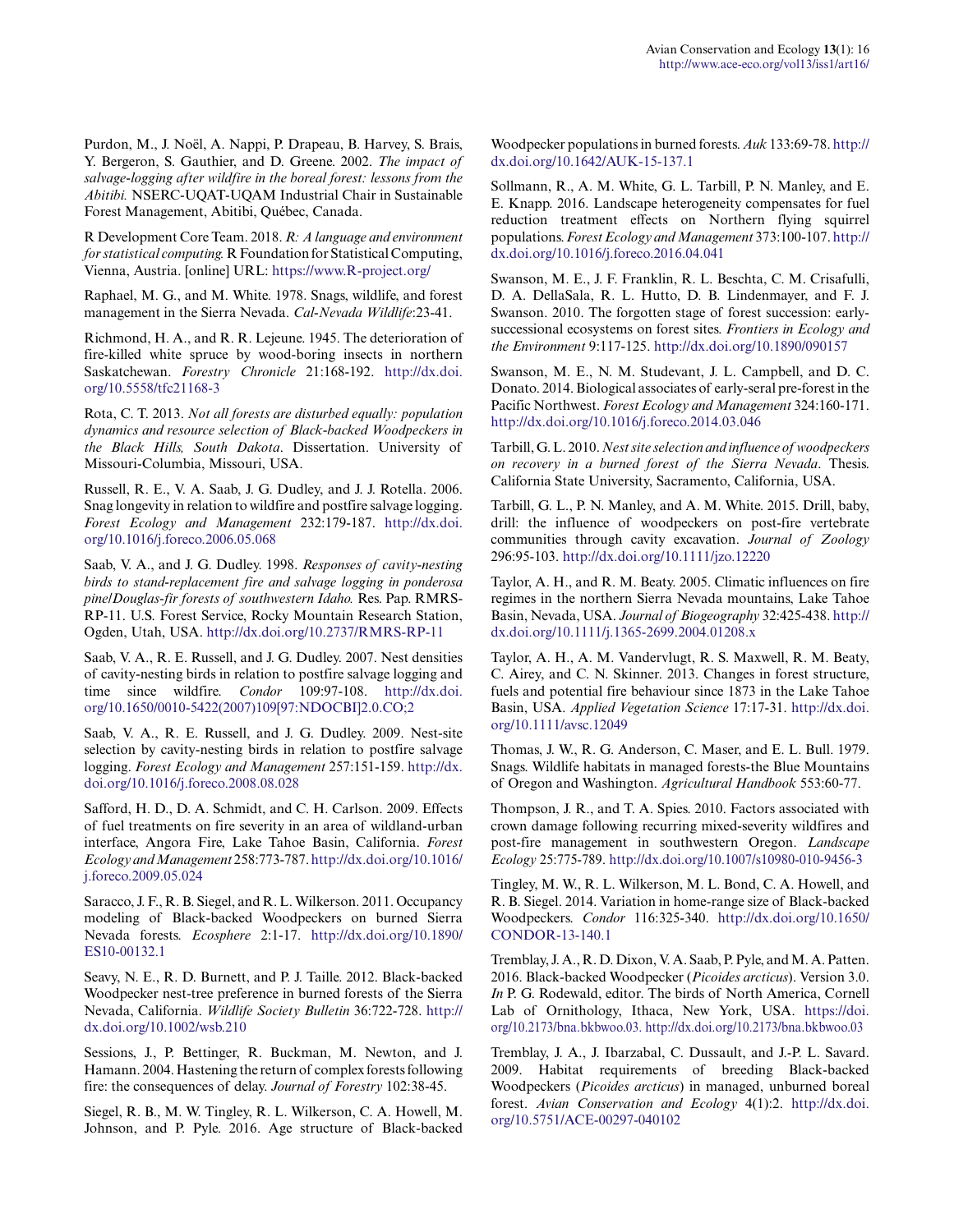Tremblay, J. A., J. Ibarzabal, and J.-P. L. Savard. 2015. Contribution of unburned boreal forests to the population of Black-backed Woodpecker in eastern Canada. *Écoscience* 22:145-155. [http://dx.doi.org/10.1080/11956860.2016.1169386](http://dx.doi.org/10.1080%2F11956860.2016.1169386) 

U.S. Forest Service. 2010*a. Angora fire restoration project environmental assessment, final.* Lake Tahoe Basin Management Unit, Region 5, South Lake Tahoe, California, USA.

U.S. Forest Service. 2010*b. Angora fire restoration project decision notice and finding of no significant impact.* Lake Tahoe Basin Management Unit, Region 5, South Lake Tahoe, California, USA.

Villard, P., and C. W. Beninger. 1993. Foraging behavior of male Black-backed and Hairy Woodpeckers in a forest burn (Conducta de Forrajeo de Individuos Machos de los Carpinteros Picoides villosus y P. arcticus en un Área Forestal Quemada). *Journal of Field Ornithology* 64:71-76.

Westerling, A. L., H. G. Hidalgo, D. R. Cayan, and T. W. Swetnam. 2006. Warming and earlier spring increase western U. S. forest wildfire activity. *Science* 313:940-943. [http://dx.doi.](http://dx.doi.org/10.1126%2Fscience.1128834) [org/10.1126/science.1128834](http://dx.doi.org/10.1126%2Fscience.1128834)

White, A. M., P. N. Manley, G. L. Tarbill, T. W. Richardson, R. E. Russell, H. D. Safford, and S. Z. Dobrowski. 2015. Avian community responses to post-fire forest structure: implications for fire management in mixed conifer forests. *Animal Conservation* 19:256-264. [http://dx.doi.org/10.1111/acv.12237](http://dx.doi.org/10.1111%2Facv.12237)



Sponsored by the Society of Canadian Ornithologists and Bird Studies Canada Parrainée par la Société des ornithologistes du Canada et<br>Études d`oiseaux Canada